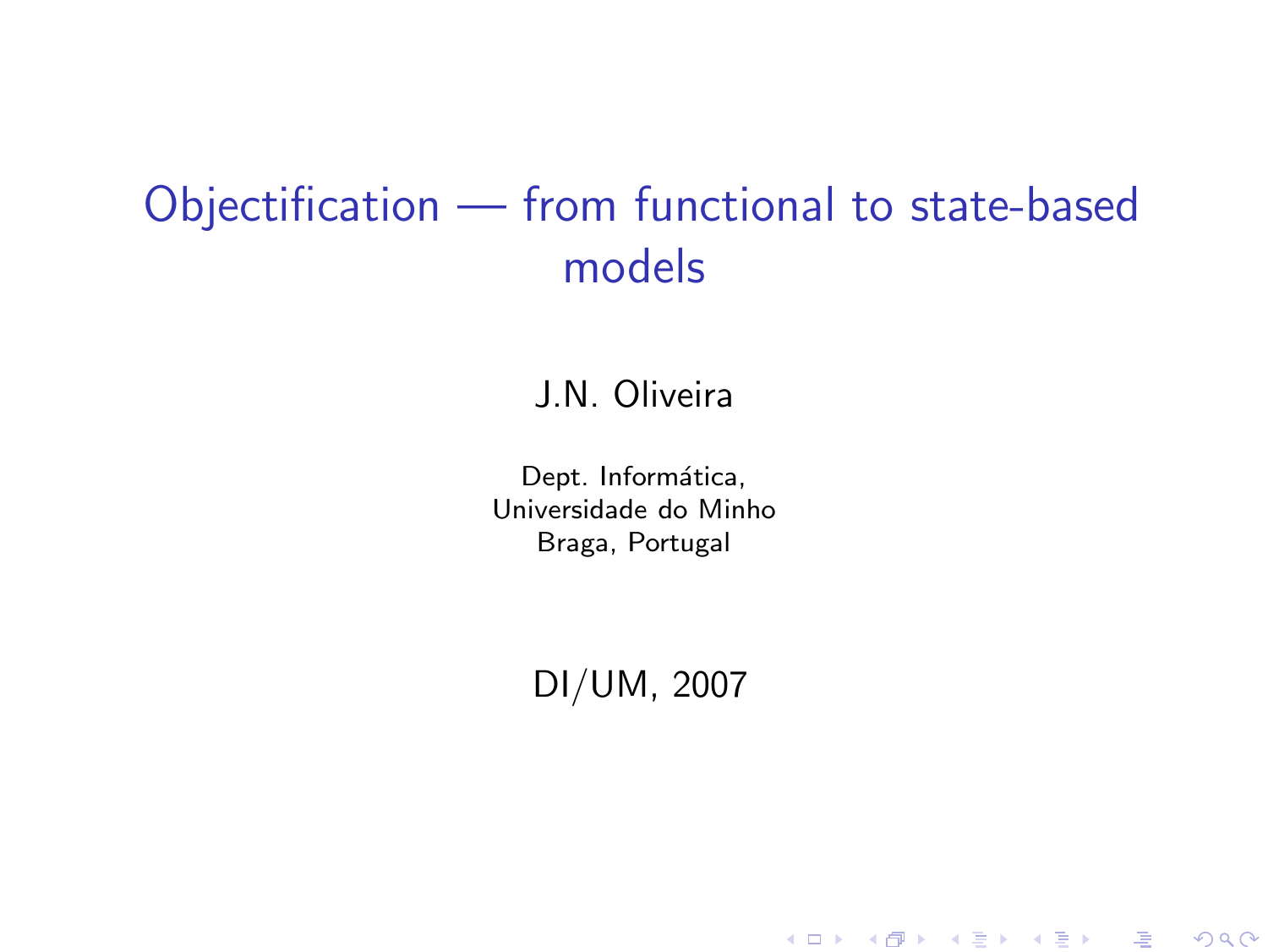# Functional modeling

Consider the following model of a stack:

• Datatype:

Stack  $A \triangleq A^*$ 

• Functionality

empty : Stack  $A \rightarrow \mathbb{B}$ empty  $s \triangleq s = [$ 

push :  $A \rightarrow$  Stack  $A \rightarrow$  Stack A push a  $s \triangleq a : s$ 

<span id="page-1-0"></span> $Pop: Stack A \rightarrow Stack A$ Pop  $s \triangleq$  tail s  $pre \neg (empty s)$ 

 $Top: Stack \; A \rightarrow A$ Top  $s \triangleq$  head s  $pre \neg (empty \ s)$ 

 $clear : Stack A \rightarrow Stack A$ clear  $s \triangleq \lceil \rceil$ 

**YO A REAGE YOU ARE A REAGE YOU**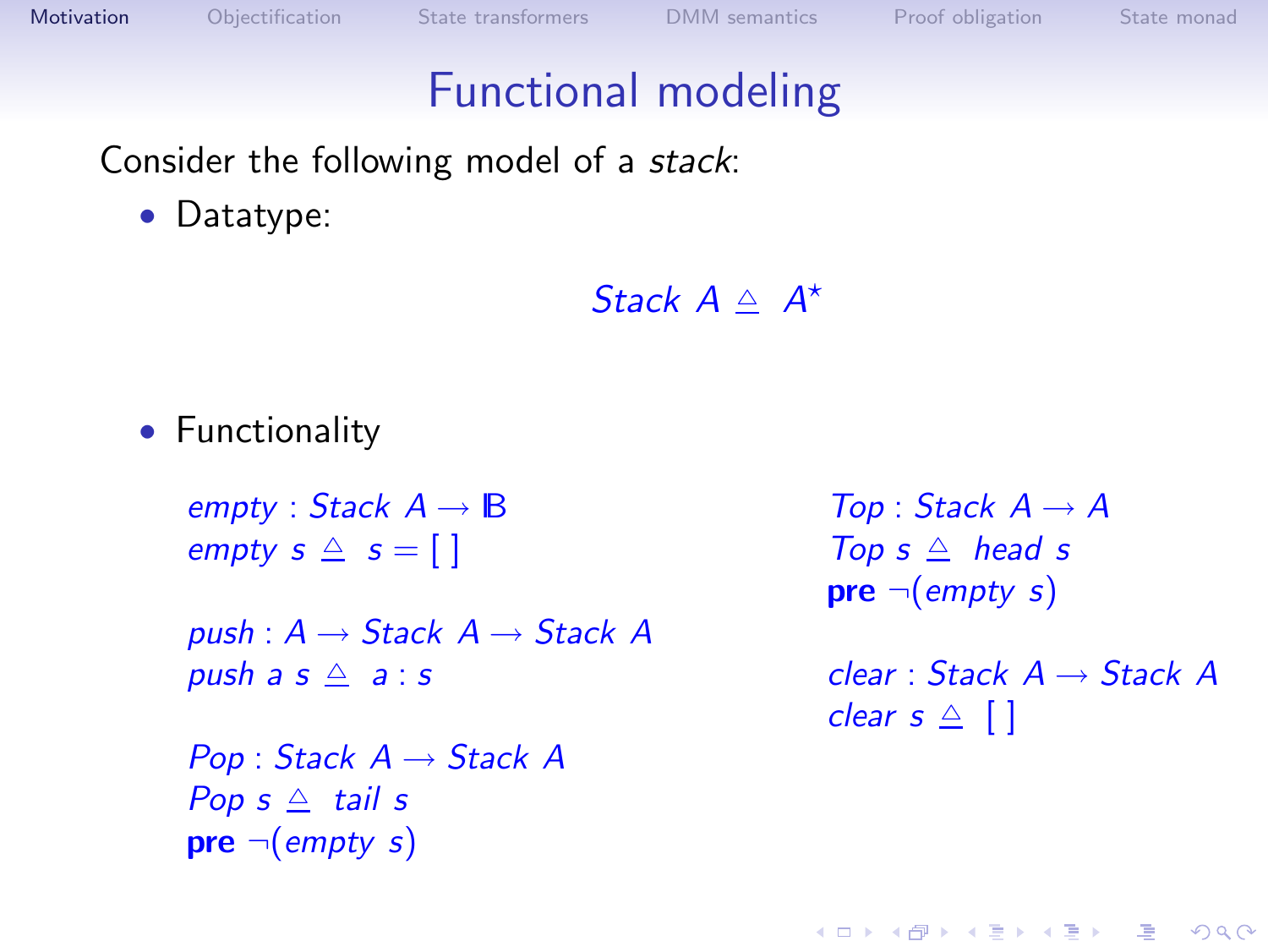

**YO A REAGE YOU ARE A REAGE YOU** 

# **Questions**

- Is this the only way to specify a stack?
- Compare with, at programming level
	- functional program (eg. in Haskell)
	- imperative program (eg. in C)
	- object oriented program (eg. in Java)
- How do we *bridge the gap* between such an abstract model and other models closer to such programming languages?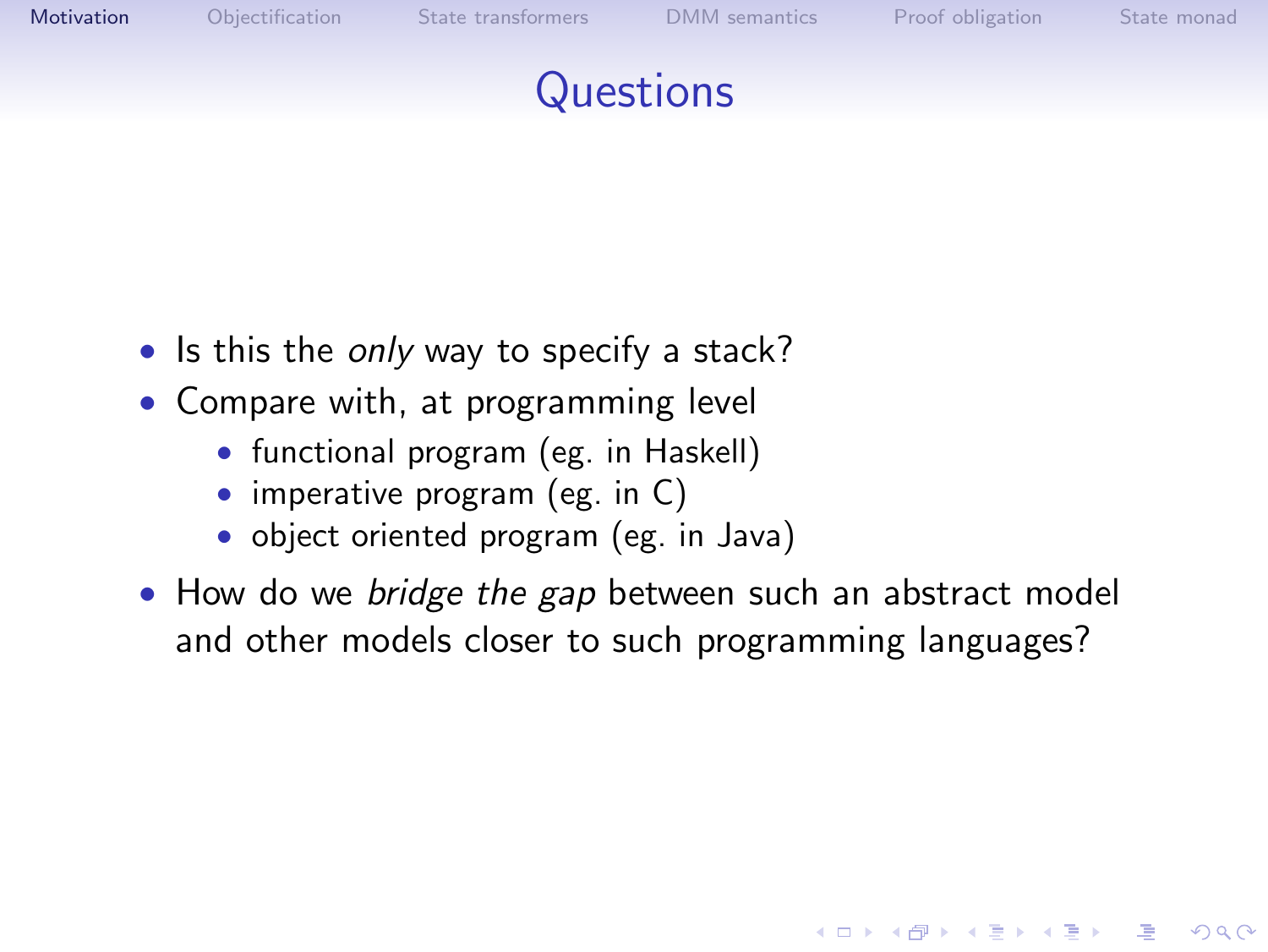

- Process of inferring object class models from a purely functional models
- Based on Coad and Yourdon's principle:

The potential class must have a set of identifiable operations that can change the value of its attributes in some way. [\[1\]](#page-23-0)

**YO A REAGE YOU ARE A REAGE YOU** 

- One needs to identify what Coad and Yourdon mean by attributes
- <span id="page-3-0"></span>• More generally, one needs to identify the **state** space of an automaton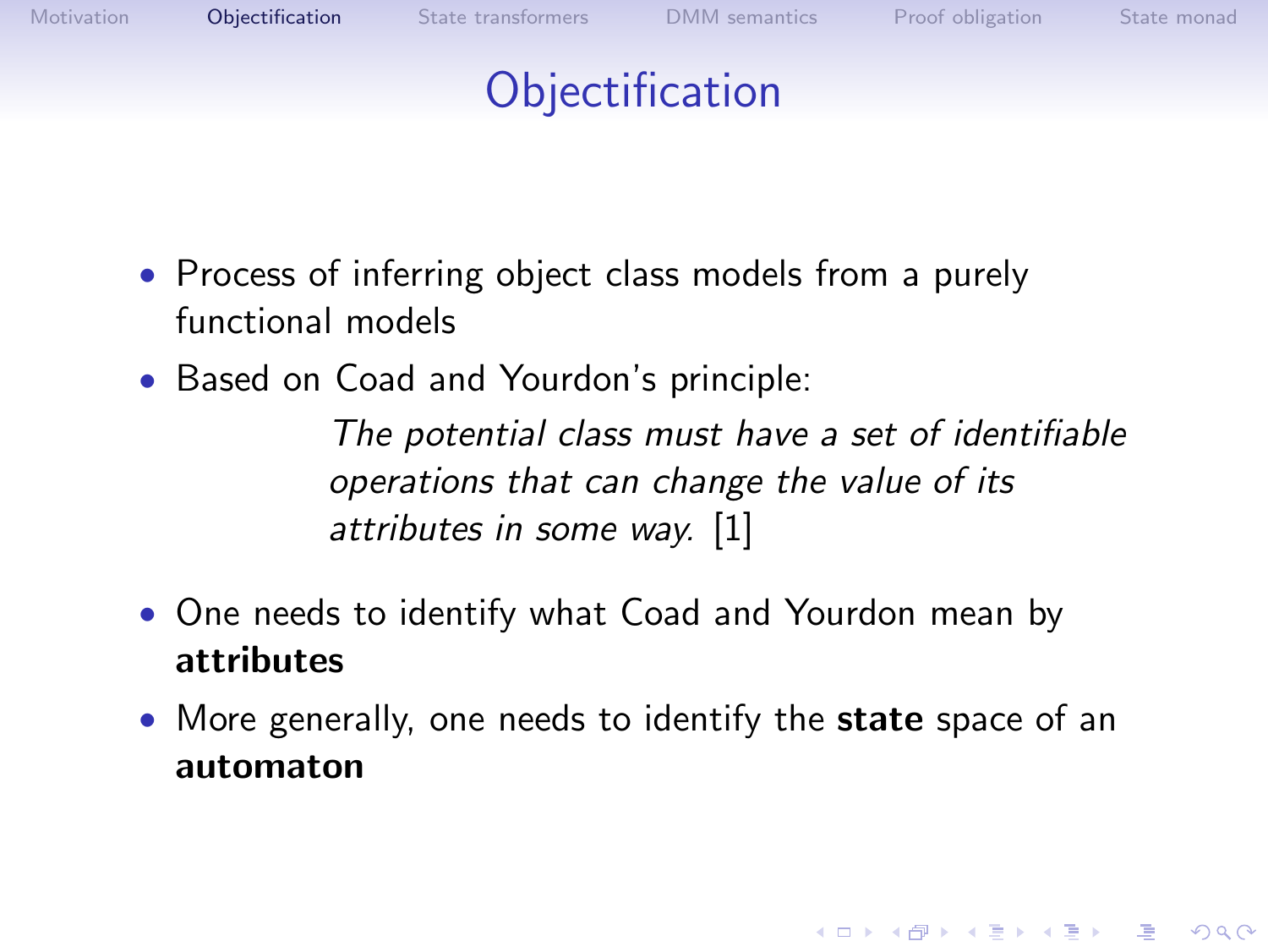

Given a set A (input alphabet), a set B (output alphabet) and a set of states  $S$ , a Deterministic Mealy Machine (DMM) is specified by a transition function of type

 $\delta$  :  $A \rightarrow (S \rightarrow (B \times S))$ 

Wherever  $(b, s') = \delta$  a s, we say that there is a transition

 $s' \xleftarrow{a|b} s$ 

and refer to  $s$  as the **before** state, and to  $s'$  as the **after** state.

**A D A 4 O A 3 A 3 A 3 A 4 B A 4 B A 3 A 4 B A 4 B A 5 A 4 B A 5 A 4 B A 6 A 4 A**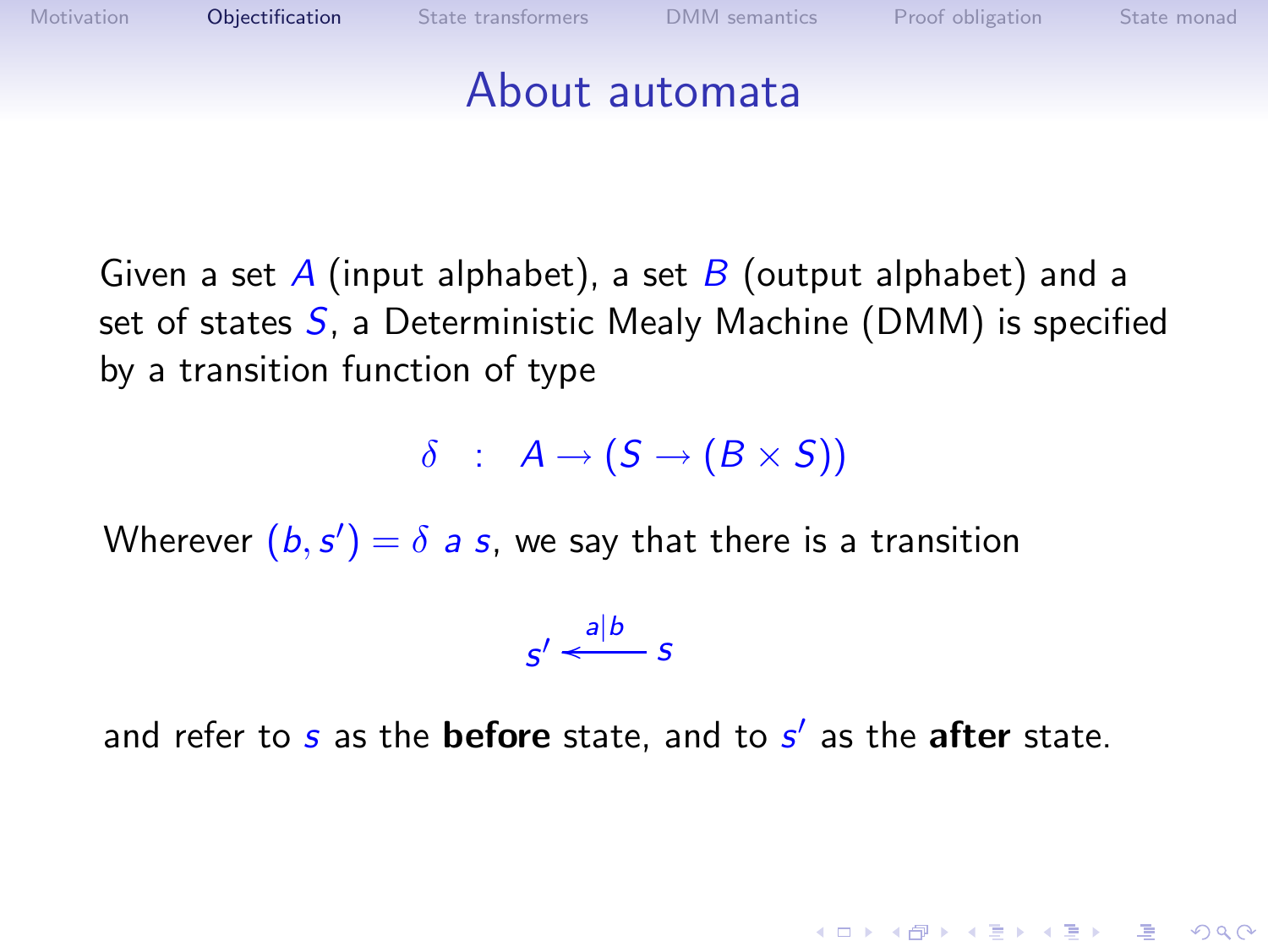# First step: identify the DMM

Analysis of functionality of example given shows:

- All involve either an argument or result of type *Stack A*
- There is at least one function where  $Stack$   $A$  is the type of both an argument and the result (two in fact: *push* and Pop.)
- Easy to see that eg.

push :  $A \rightarrow (Stack \ A \rightarrow (1 \times Stack \ A)$ 

is itself a **DMM** (note the 1 signaling the *empty* output) whose state is of type *Stack A* 

• Other functionality can be converted into DMMs by adding 1s where needed, eg.

clear :  $1 \rightarrow (Stack \ A \rightarrow (1 \times Stack \ A)$ 

(note the empty input this time)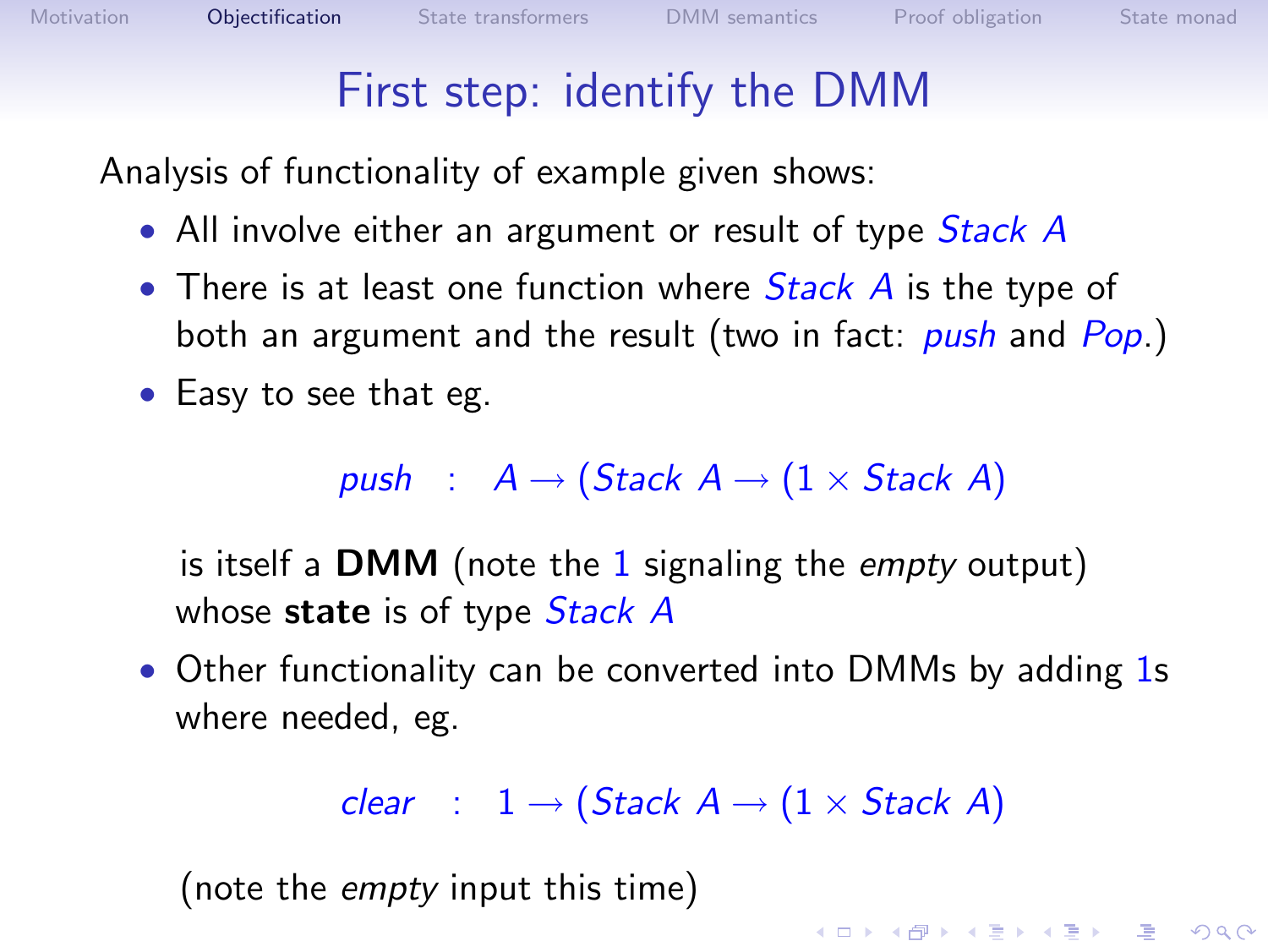# First step: identify the DMM

• Other functionality can be converted into DMMs by explicitly declaring that the state doesn't change, eg.

```
Top: 1 \rightarrow (Stack \ A \rightarrow (A \times Stack \ A)Top = s \triangle (head s, s)
pre \neg (empty \ s)
```
Altogether

- we can build an **object** as a composite DMM which encompasses the whole functionality,
- whose state is of type  $Stack$  A and where
- push, Pop and clear modify the state (they write on it)
- Top and empty read (abbrev.  $rd$ ) the state only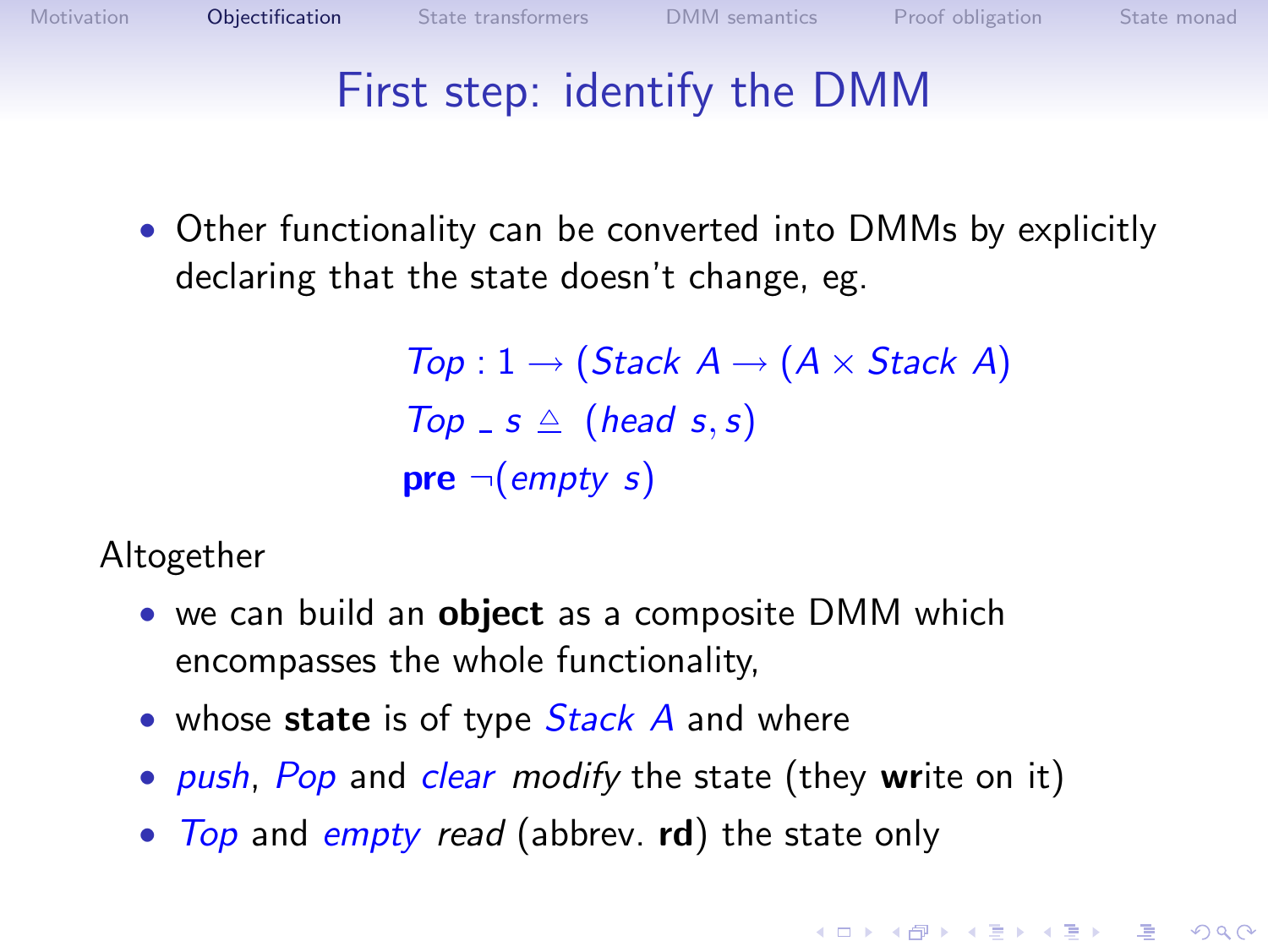

• Builiding the DMM as above is the right (formal) way but involves a number of technical details [\[2\]](#page-23-1) which it is wise to ignore for the time being

**YO A REAR OF YOUR** 

- Below we head for a *practical* method based on pre/post-conditions
- So we go for implict specifications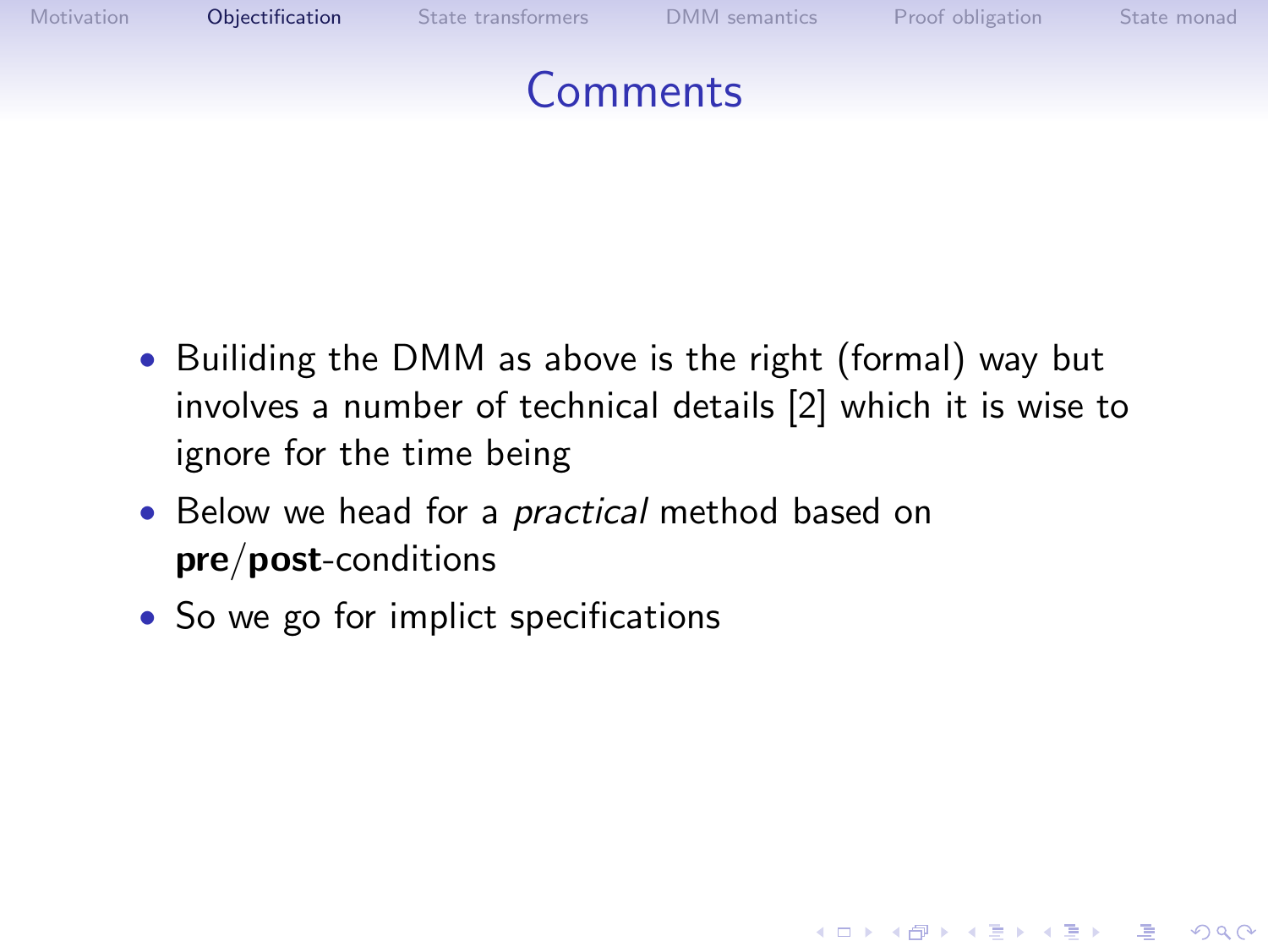#### Second step: go implicit

```
empty : (s : Stack A) \rightarrow (r : B)post r = (s = 1)push : (a : A) \rightarrow (s : Stack \ A) \rightarrow (r : Stack \ A)post r = a : sPop: (s: Stack \ A) \rightarrow (r: Stack \ A)pre \neg (empty \ s)post r = \text{tail } sTop: (s: Stack \ A) \rightarrow (r : A)pre \neg (empty \ s)post r = head sclear : (s : Stack A) \rightarrow (r : Stack A)post r = \lceil \rceil
```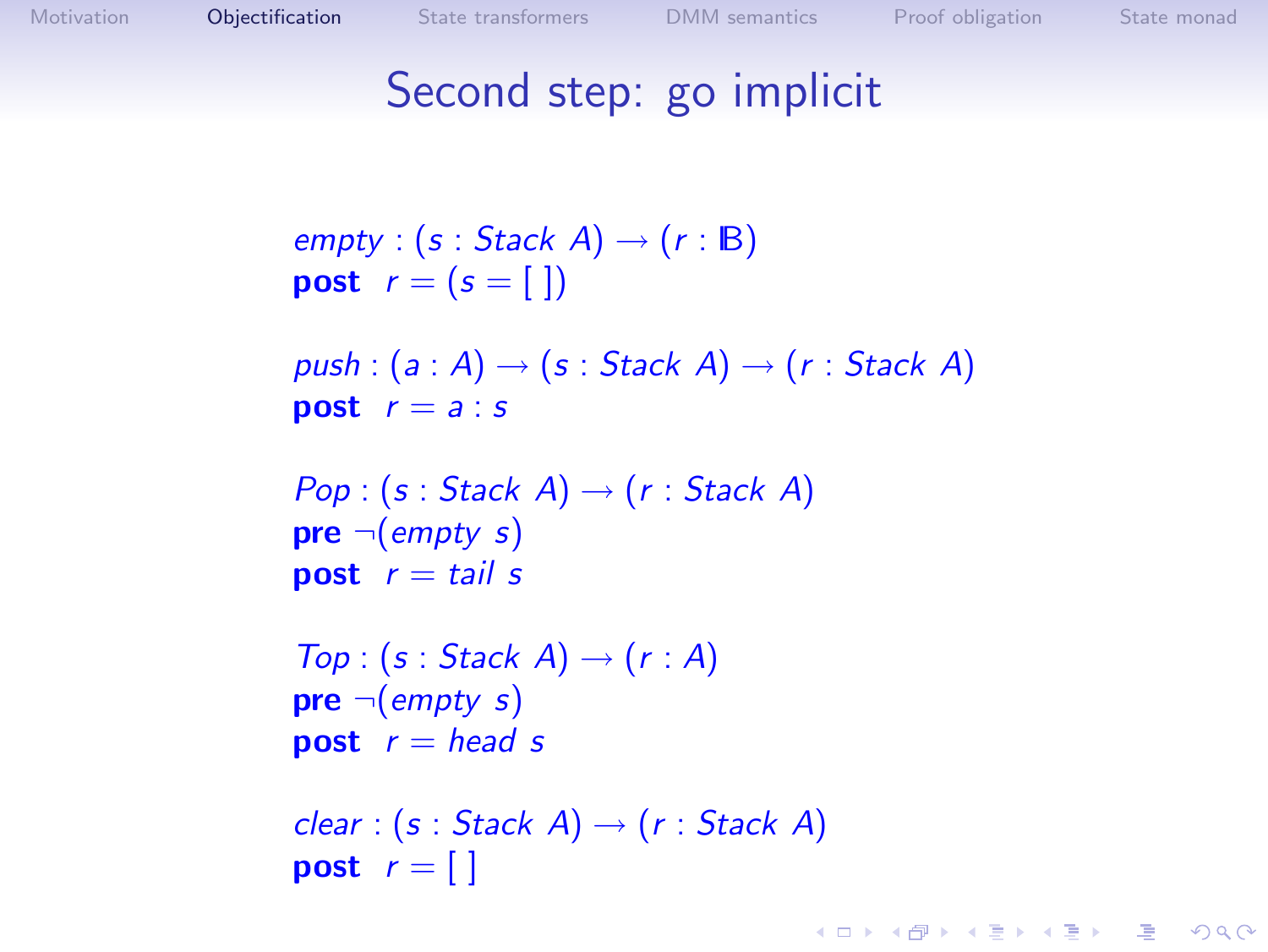**YO A REAR OF YOUR** 

#### Third step: factor out state

A way to indicate that  $Stack$  A is the DMM's state is to drop this from the signatures while marking each operation as a state reader or state writer:

> $empty := (r : B)$ rd s : Stack A  $push : (a : A) \rightarrow$ wr s : Stack A  $Pop: \rightarrow$ wr s : Stack A  $Top : \rightarrow (r : A)$ rd s : Stack A  $clear :→$ wr s : Stack A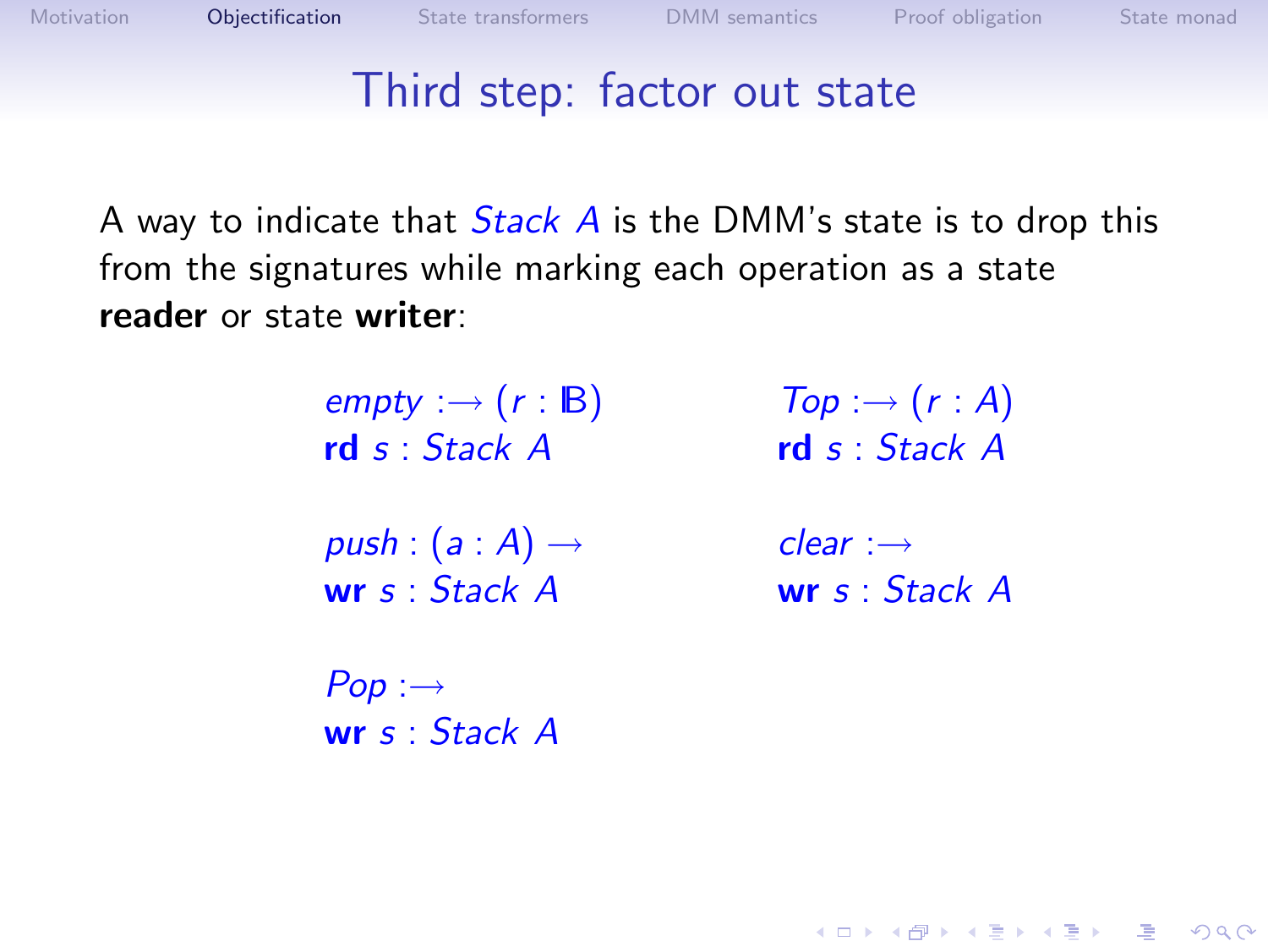[Motivation](#page-1-0) [Objectification](#page-3-0) [State transformers](#page-10-0) [DMM semantics](#page-16-0) [Proof obligation](#page-18-0) [State monad](#page-19-0) Notation: state readers By writing  $OP:(b:B) \leftarrow (a:A)$ rd  $s : St$ pre *precond* $(s, a)$ **post**  $postcond(s', b, s, a)$ we mean an operation which does not modify the state: pre-OP :  $St \times A \rightarrow B$ 

pre- $OP(s, a) \triangleq \text{precond}(s, a)$ 

<span id="page-10-0"></span>post-OP :  $St \times B \times St \times A \rightarrow \mathbb{B}$  $\mathsf{post}\text{-}\mathsf{OP}(\mathsf{s}',\mathsf{b},\mathsf{s},\mathsf{a}) \ \ \triangleq \ \ \ \mathsf{postcond}(\mathsf{s}',\mathsf{b},\mathsf{s},\mathsf{a}) \ \wedge \ \mathsf{s}' = \mathsf{s}$ 

**ADD 4 REPAIR AND A COA**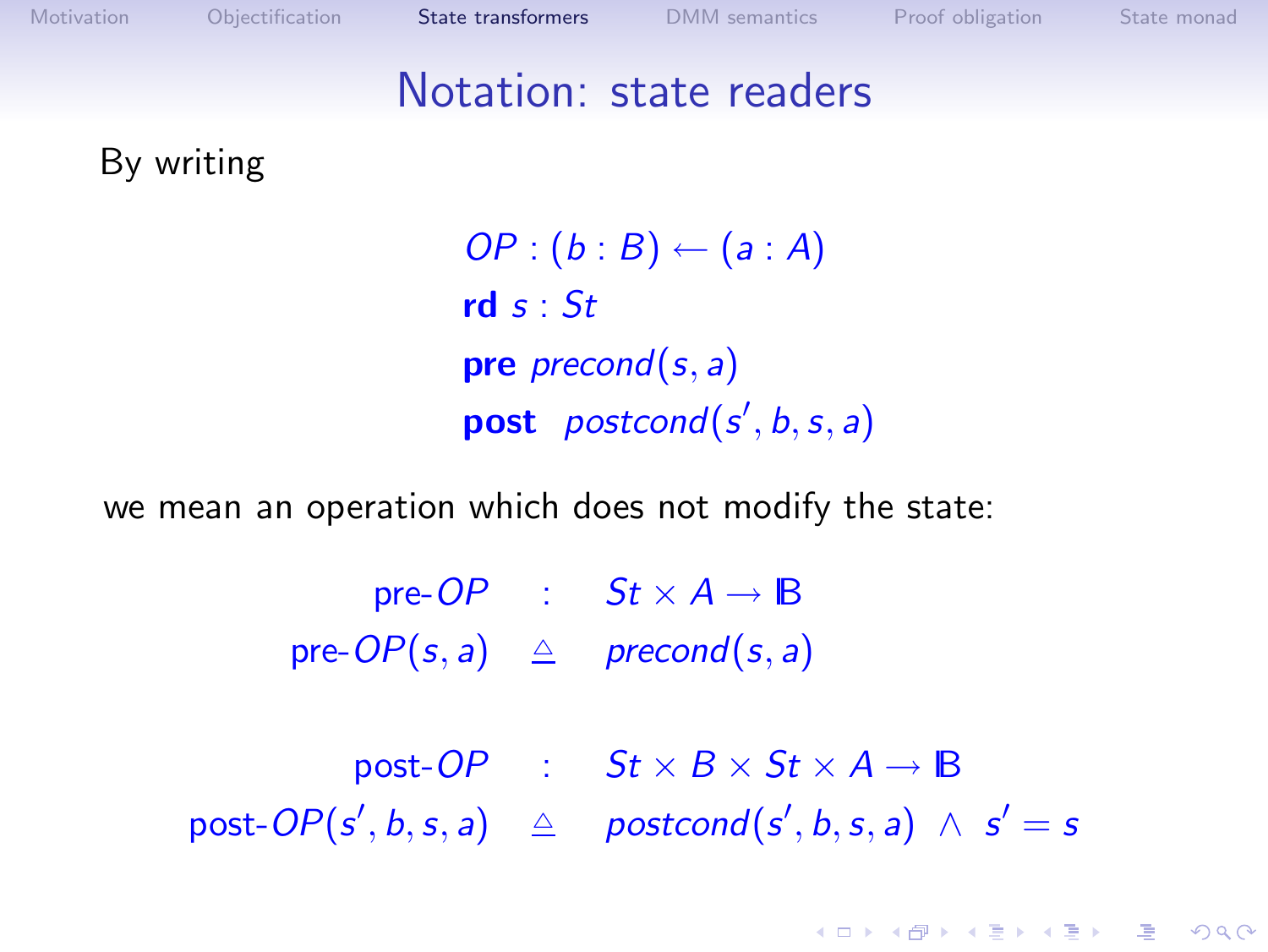| Motivation                                             | Objectification | State transformers |  | <b>DMM</b> semantics                                              | Proof obligation | State monad |  |  |  |  |
|--------------------------------------------------------|-----------------|--------------------|--|-------------------------------------------------------------------|------------------|-------------|--|--|--|--|
|                                                        |                 |                    |  | Notation: state writers                                           |                  |             |  |  |  |  |
|                                                        | By writing      |                    |  |                                                                   |                  |             |  |  |  |  |
| $OP:(b:B) \leftarrow (a:A)$                            |                 |                    |  |                                                                   |                  |             |  |  |  |  |
| wr $s:$ St                                             |                 |                    |  |                                                                   |                  |             |  |  |  |  |
| <b>pre</b> <i>precond</i> (s, a)                       |                 |                    |  |                                                                   |                  |             |  |  |  |  |
| <b>post</b> <i>postcond</i> ( $s'$ , $b$ , $s$ , $a$ ) |                 |                    |  |                                                                   |                  |             |  |  |  |  |
|                                                        |                 |                    |  |                                                                   |                  |             |  |  |  |  |
|                                                        | we mean         |                    |  |                                                                   |                  |             |  |  |  |  |
|                                                        |                 |                    |  | pre-OP : $St \times A \rightarrow \mathbb{B}$                     |                  |             |  |  |  |  |
|                                                        |                 |                    |  | pre- $OP(s, a) \triangleq \text{precond}(s, a)$                   |                  |             |  |  |  |  |
|                                                        |                 |                    |  |                                                                   |                  |             |  |  |  |  |
|                                                        |                 |                    |  | post-OP : $St \times B \times St \times A \rightarrow \mathbb{B}$ |                  |             |  |  |  |  |
|                                                        |                 |                    |  | post- $OP(s', b, s, a) \triangleq postcond(s', b, s, a)$          |                  |             |  |  |  |  |
|                                                        |                 |                    |  |                                                                   |                  |             |  |  |  |  |

that is, condition  $s' = s$  is dropped.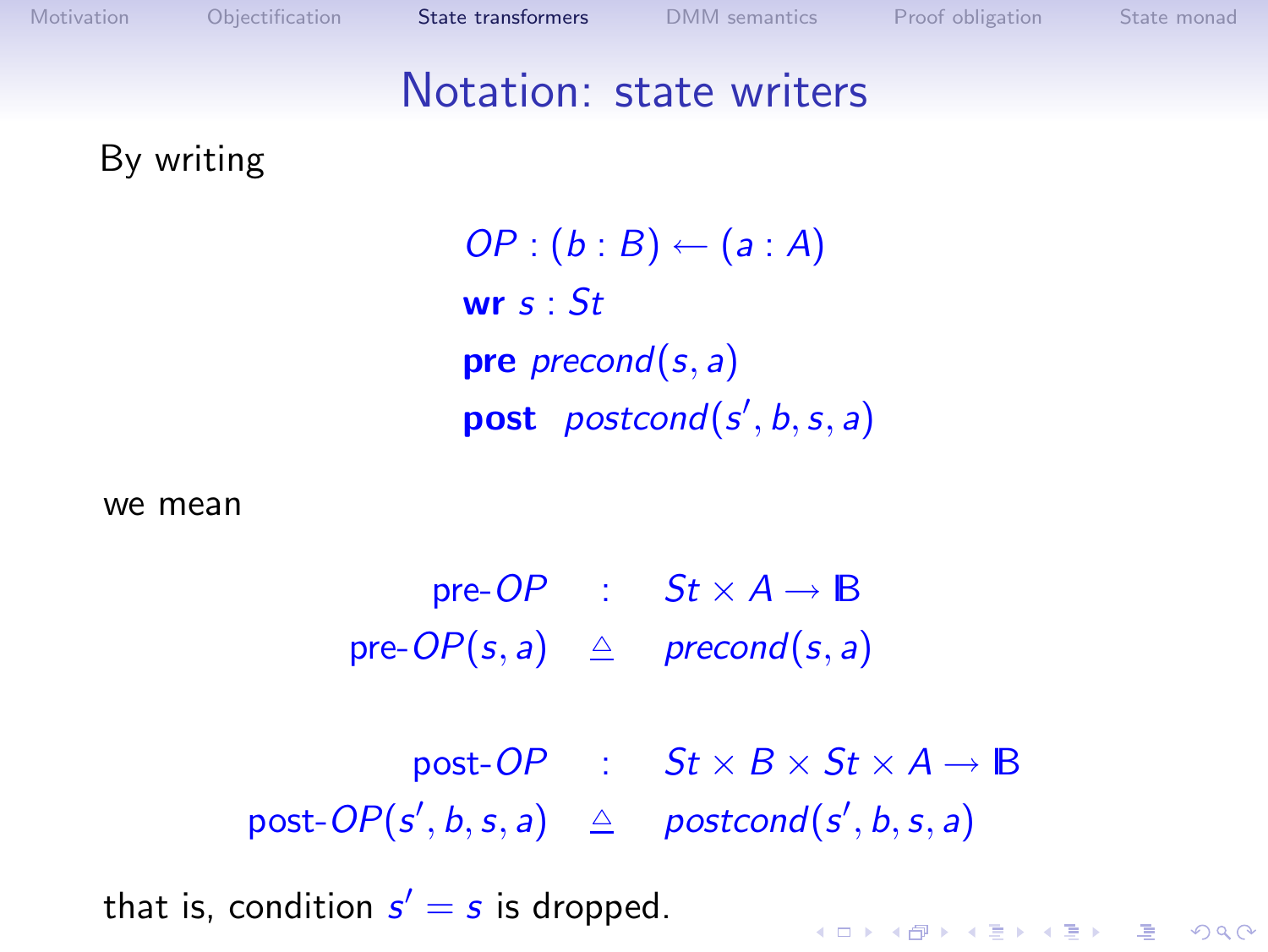# Fourth step: merge and rename

Readers and writers can be combined so as to build a DMM whose transitions involve operations which both yield a result and modify the state:

 $EMPTY : \rightarrow (b : \mathbb{B})$ rd s : Stack A **post**  $b = (empty s)$  $PUSH : (a : A) \rightarrow$ wr s : Stack A  $\mathsf{post} \ \ s' = a : s$  $POP : \rightarrow (r : A)$ wr s : Stack A  $pre \neg (empty \ s)$ **post**  $s' = \text{tail } s \wedge r = \text{head } s$ 

 $TOP: Stack A \rightarrow A$ rd s : Stack A  $pre \neg (empty \ s)$ **post**  $r = head s$ 

**YO A REAGE YOU ARE A REAGE YOU** 

 $CLEAR : \rightarrow$ wr s : Stack A  $\mathsf{post} \; s' = [ \; ]$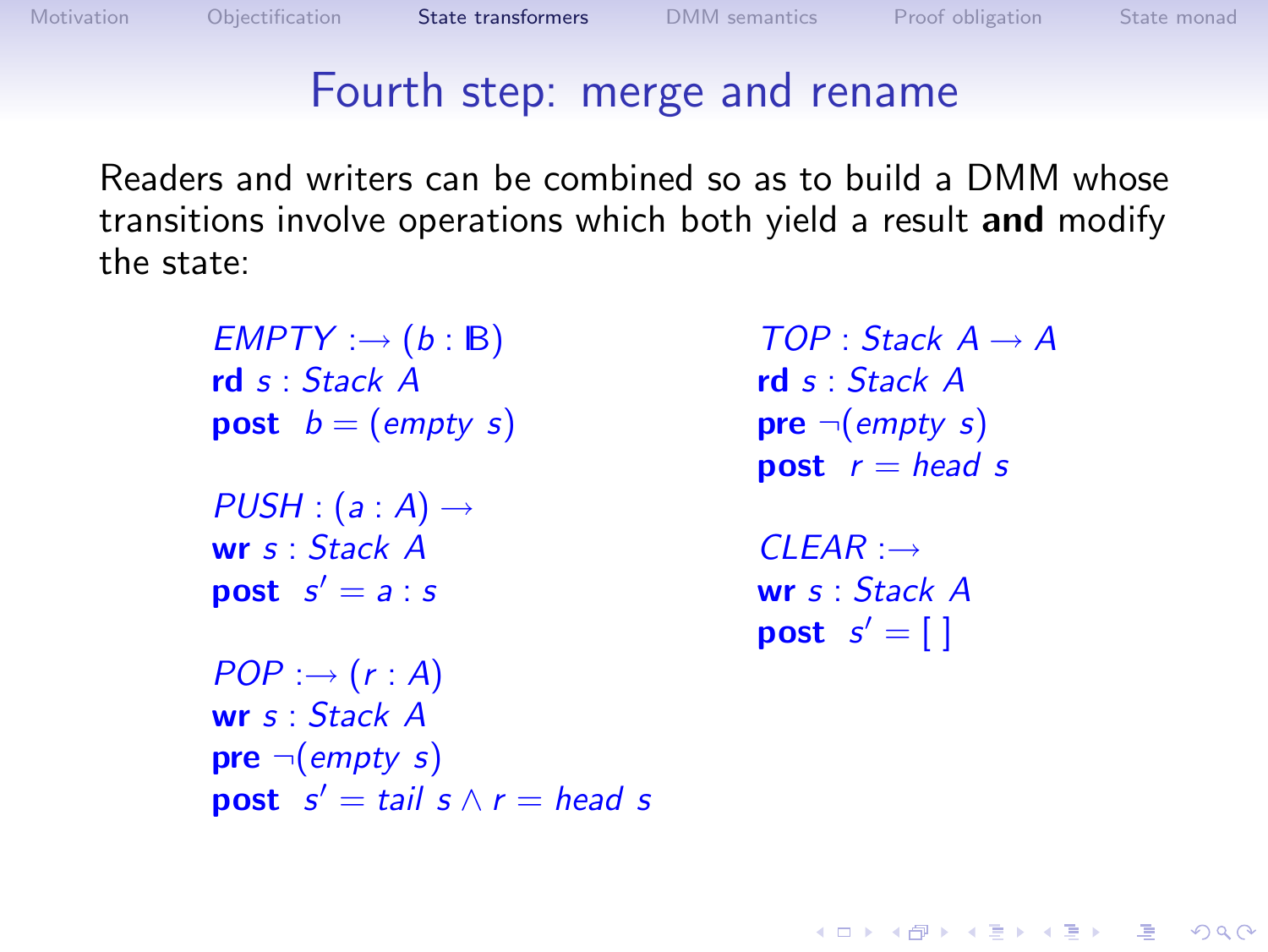$\exists$  (  $\exists$  ) (  $\exists$  ) (  $\exists$  ) (  $\exists$  )

 $2990$ 

#### Combining functions to build writers

The "output first" pattern:



**post**  $r = f(a, s) \wedge s' = g(a, s)$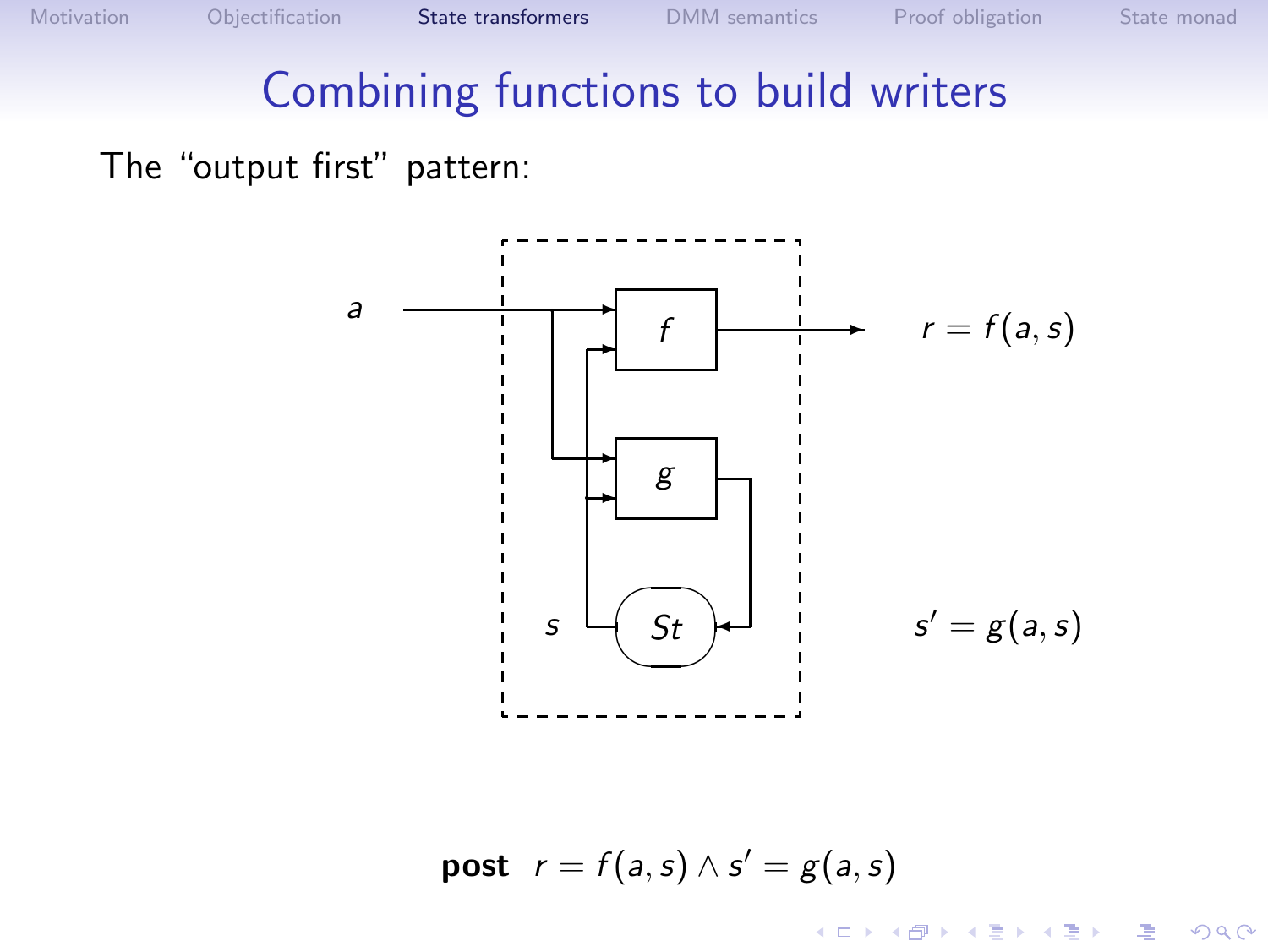K ロンス 御 > ス 할 > ス 할 > 「 할 …

 $299$ 

# Combining functions to build writers

The "update first" pattern:



**post**  $s' = g(a, s) \wedge r = f(a, s')$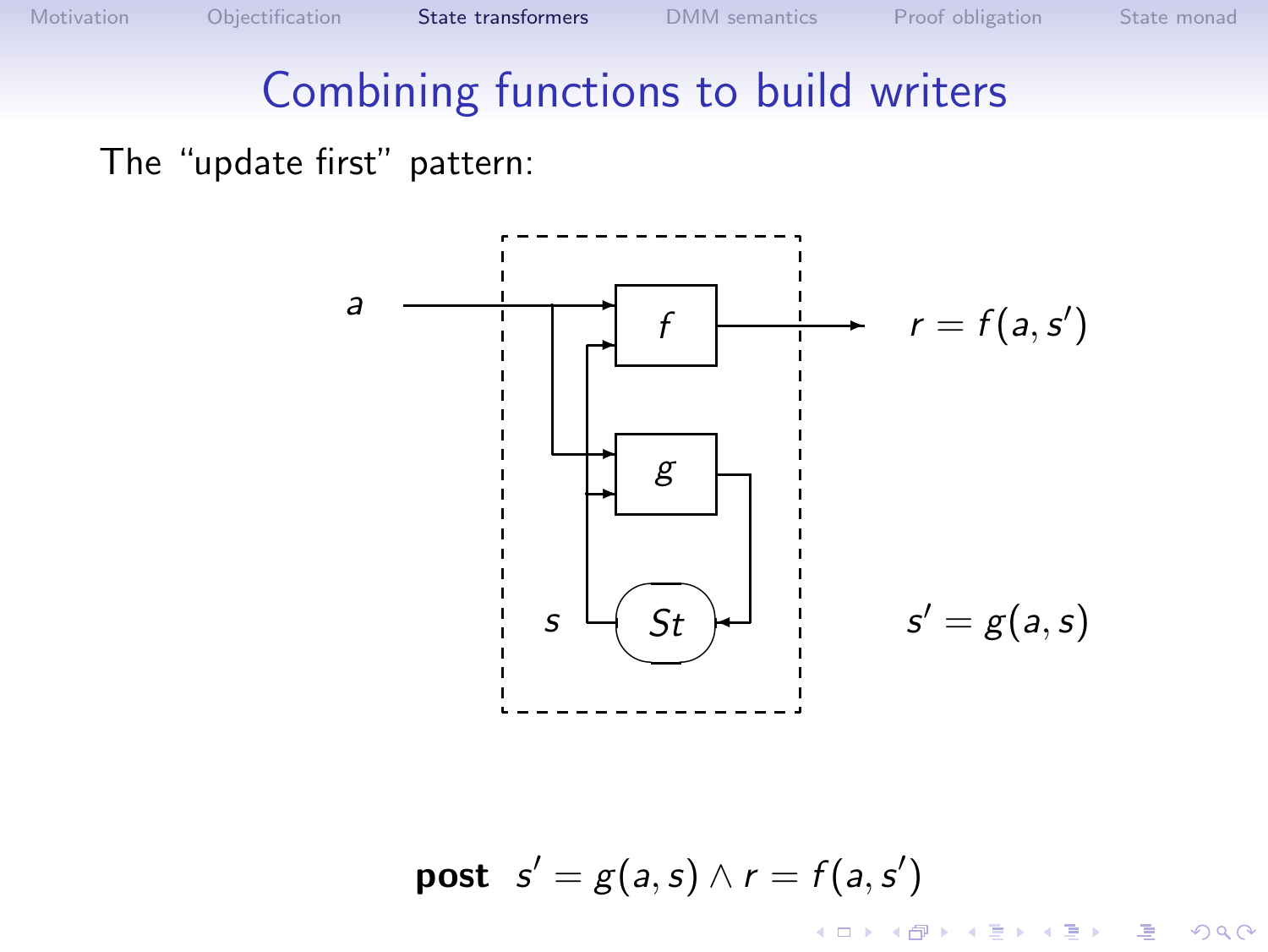### Example of update first writer

A cash-point operation:

 $DEBIT : (m : Amount) \rightarrow (r : Receiver)$ wr s : Account pre  $m \leq$  balance s **post**  $s' =$  debit m s  $\wedge$  r = balance s'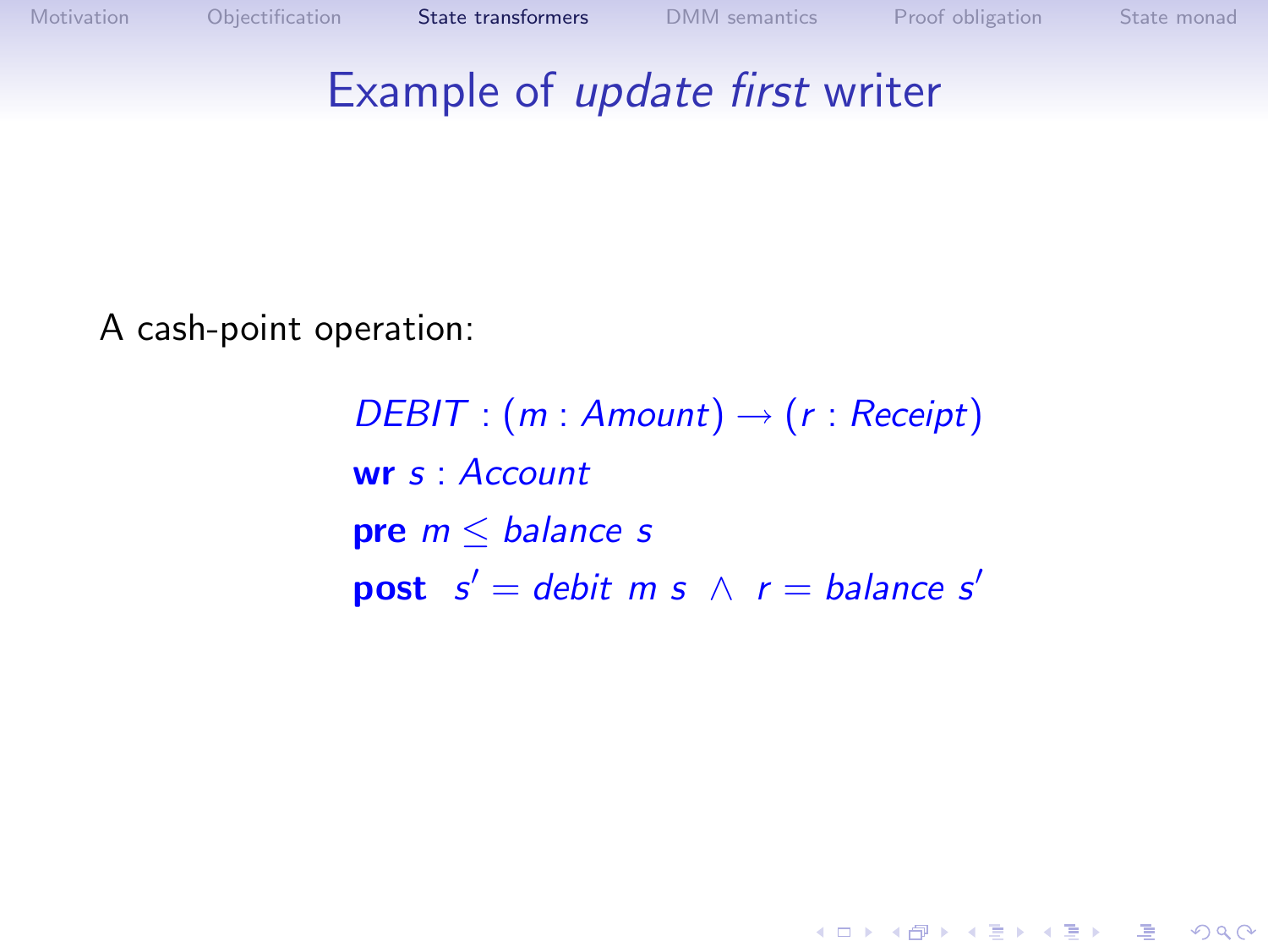$\mathbf{1}_{\{1,2\},\{1,3\},\{1,4\},\{1,5\},\{1,6\},\{1,7\},\{1,8\},\{1,9\},\{1,1,1\},\{1,1,1\},\{1,1,1\},\{1,1,1\},\{1,1,1\},\{1,1,1\},\{1,1,1\},\{1,1,1\},\{1,1,1\},\{1,1,1\},\{1,1,1\},\{1,1,1\},\{1,1,1\},\{1,1,1\},\{1,1,1\},\{1,1,1\},\{1,1,1\},\{1,1$ 

 $2990$ 

#### DMM semantics

- $\bullet$  The behaviour of the  $Stack$  DMM is defined as the set of all state transitions which can take place as dictated by pre/post-condition pairs.
- Example: for  $A = \{0, 1\}$ ,  $B = A \cup B$ , the state transition diagram will include

<span id="page-16-0"></span>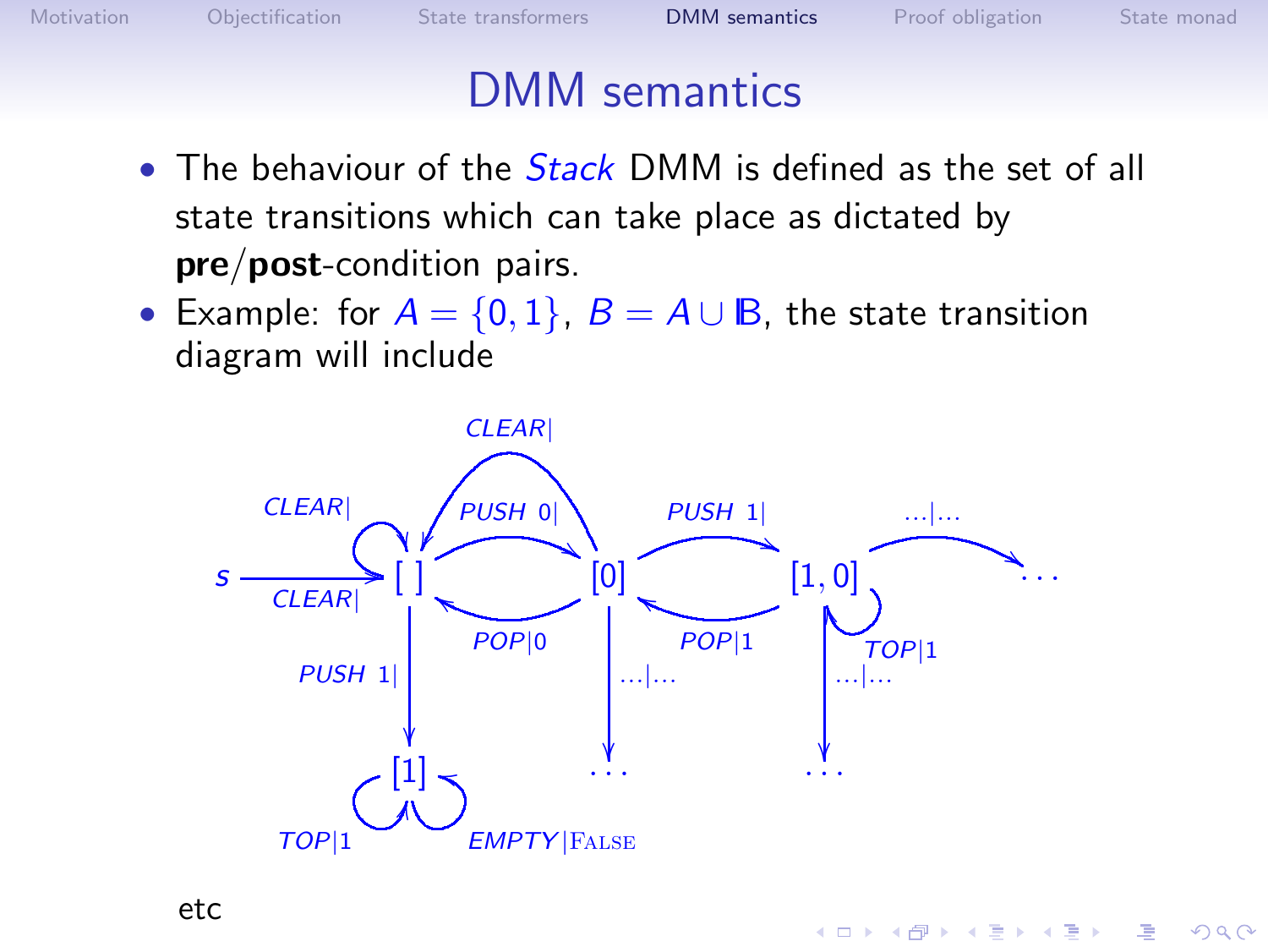**ADD 4 REPAIR AND A COA** 

# Behavioural safety and nondeterminism

Note that

- state transition diagram rules out all transitions whose before-states violate pre-conditions
- in general, there may exist operations such as eg.

 $Pick: \rightarrow (x: Mark)$ wr  $b :$  Bag **pre**  $b \neq \{\}$ **post**  $x \in b \land b' = b - \{x\}$ 

So, in general, Mealy machines can be nondeterministic.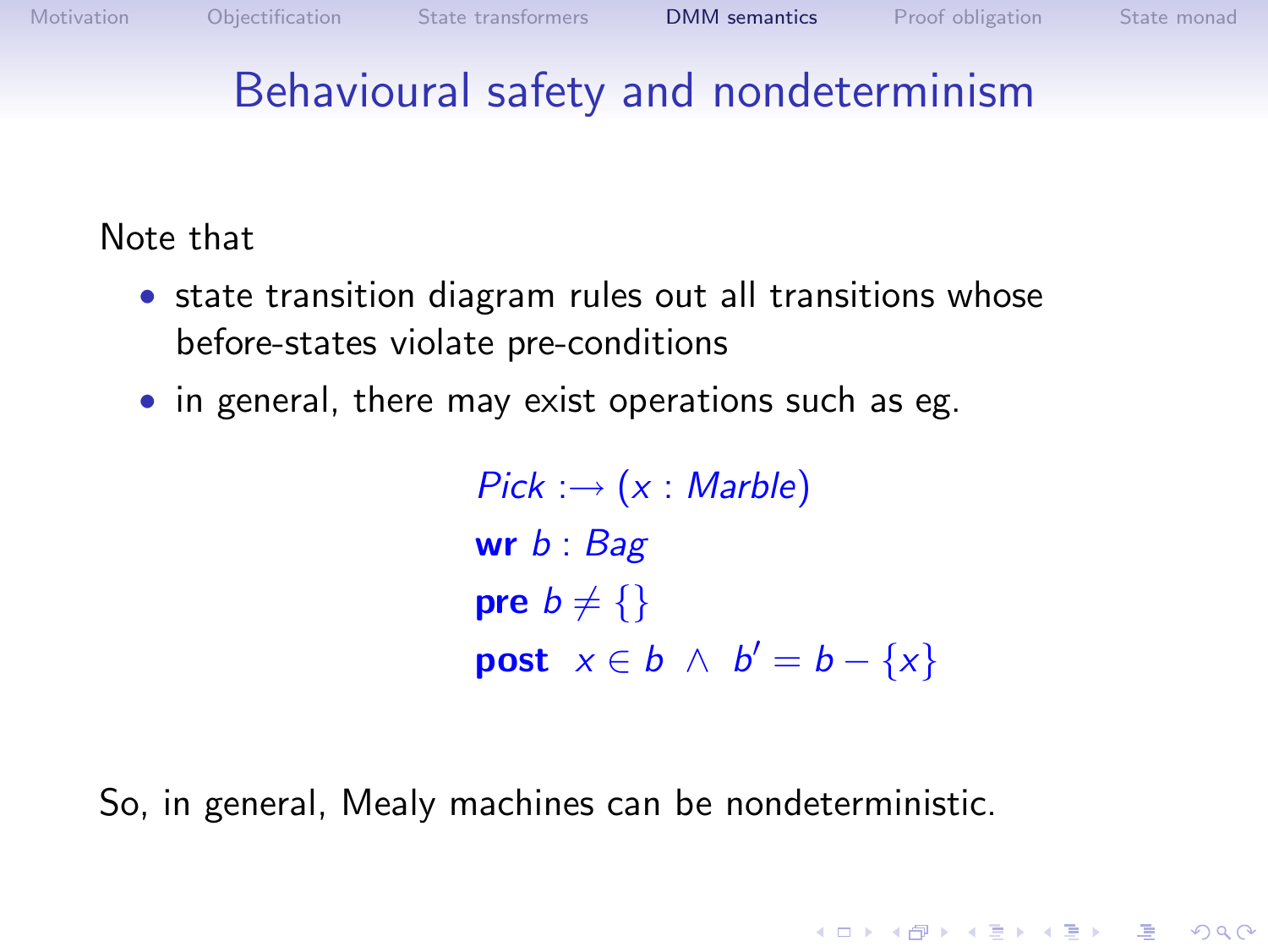| Motivation | Objectification | State transformers                                                | <b>DMM</b> semantics        | Proof obligation | State monad |
|------------|-----------------|-------------------------------------------------------------------|-----------------------------|------------------|-------------|
|            |                 |                                                                   | <b>Proof obligation</b>     |                  |             |
|            | For every       |                                                                   |                             |                  |             |
|            |                 | wr/rd s : St                                                      | $OP:(b:B) \leftarrow (a:A)$ |                  |             |
|            |                 | pre<br>post                                                       |                             |                  |             |
|            |                 | where $St$ , A and B are subject to invariants, one is obliged to |                             |                  |             |

discharge the following proof:

**Satisfiability** 

<span id="page-18-0"></span> $\forall s, a$  :  $s \in St \wedge a \in A$  :  $pre-OP(s, a) \Rightarrow \langle \exists s', b : s' \in St \land b \in B : post-OP(s', b, s, a) \rangle$  $\setminus$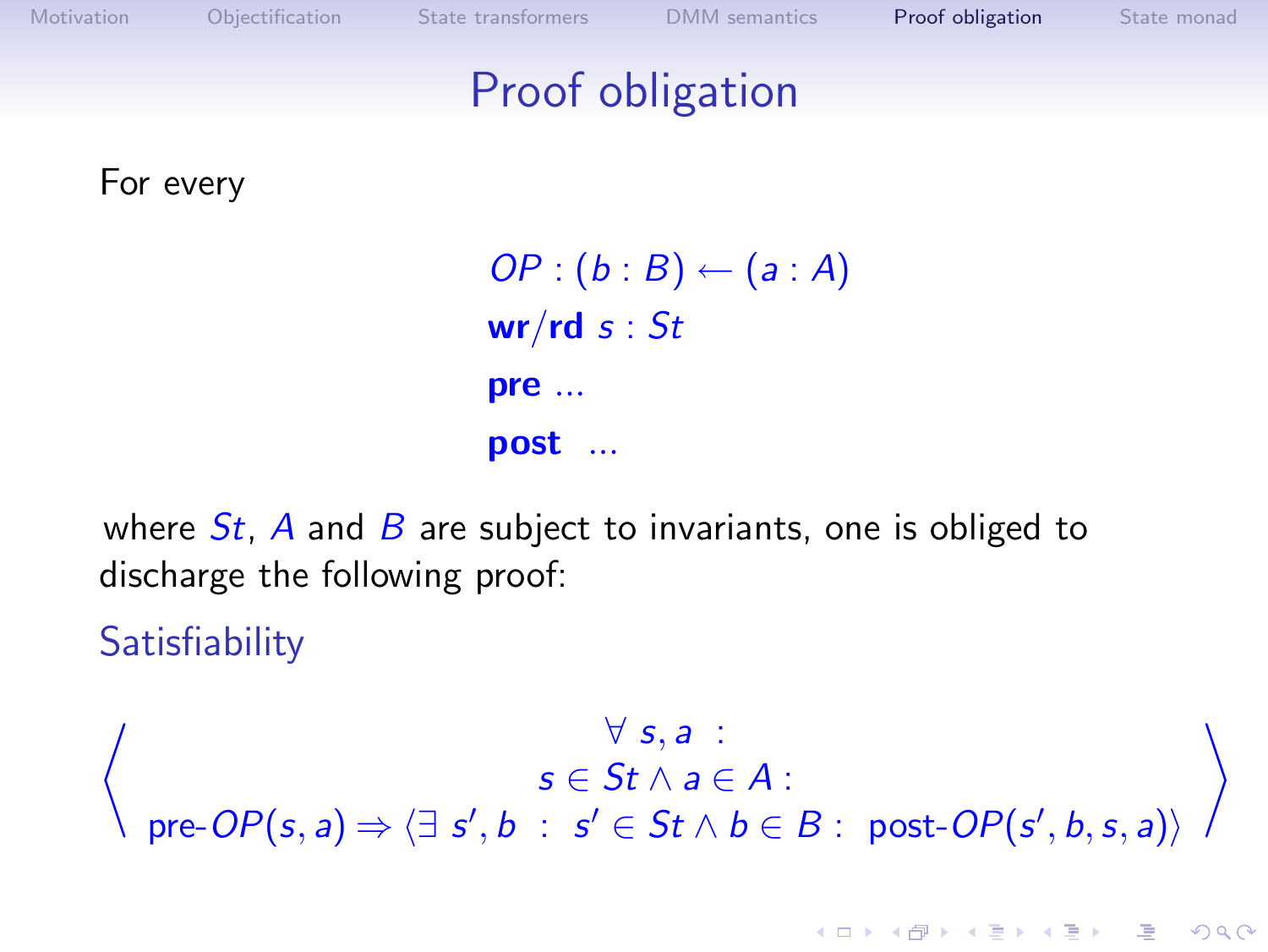**ADD 4 REPAIR AND A COA** 

#### Back to functions

DMMs can be built and animated using the state monad:

• Recall

$$
\delta \ : \ A \to \underbrace{(S \to (B \times S))}_{ST \ S \ B}
$$

- Every function of type  $ST S B$  will be referred to as a state transformer
- For a fixed state space  $S$ ,  $F \stackrel{\text{def}}{=} ST \; S$  can be turned into a monad
- <span id="page-19-0"></span>• Split combinator  $\langle f, g \rangle a \triangleq (f a, g a)$  useful in building state transformers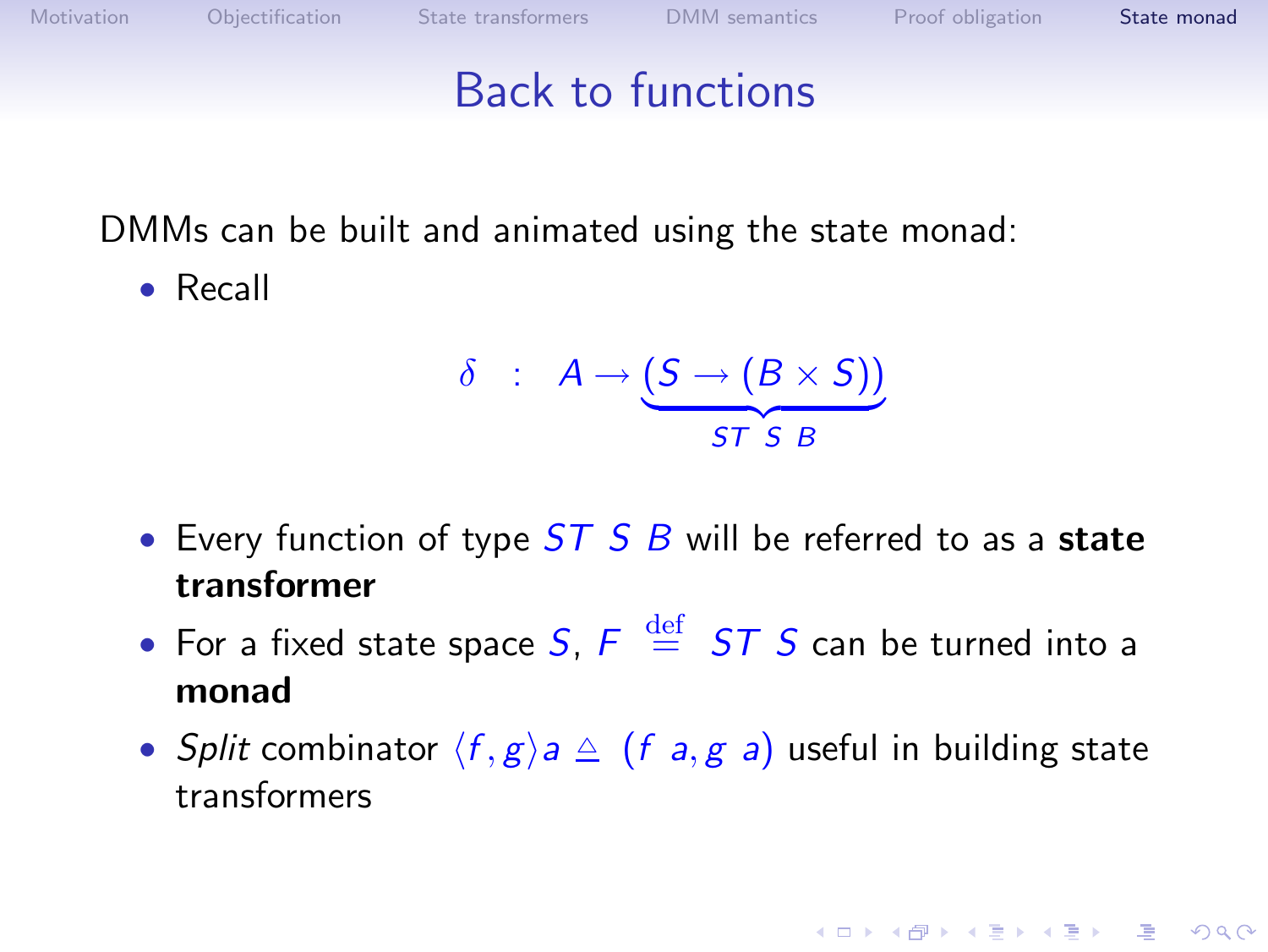**ADD 4 REPAIR AND A COA** 

#### Building state transformers

#### Update state:

update :  $(S \rightarrow S) \rightarrow ST S 1$ update  $f \triangleq \langle \cdot, f \rangle$ 

Query the state:

query :  $(S \rightarrow B) \rightarrow ST S B$ query  $f \triangleq \langle f, id \rangle$ 

Return a result:

return  $: B \rightarrow ST \times B$ return  $b \triangleq \langle b, id \rangle$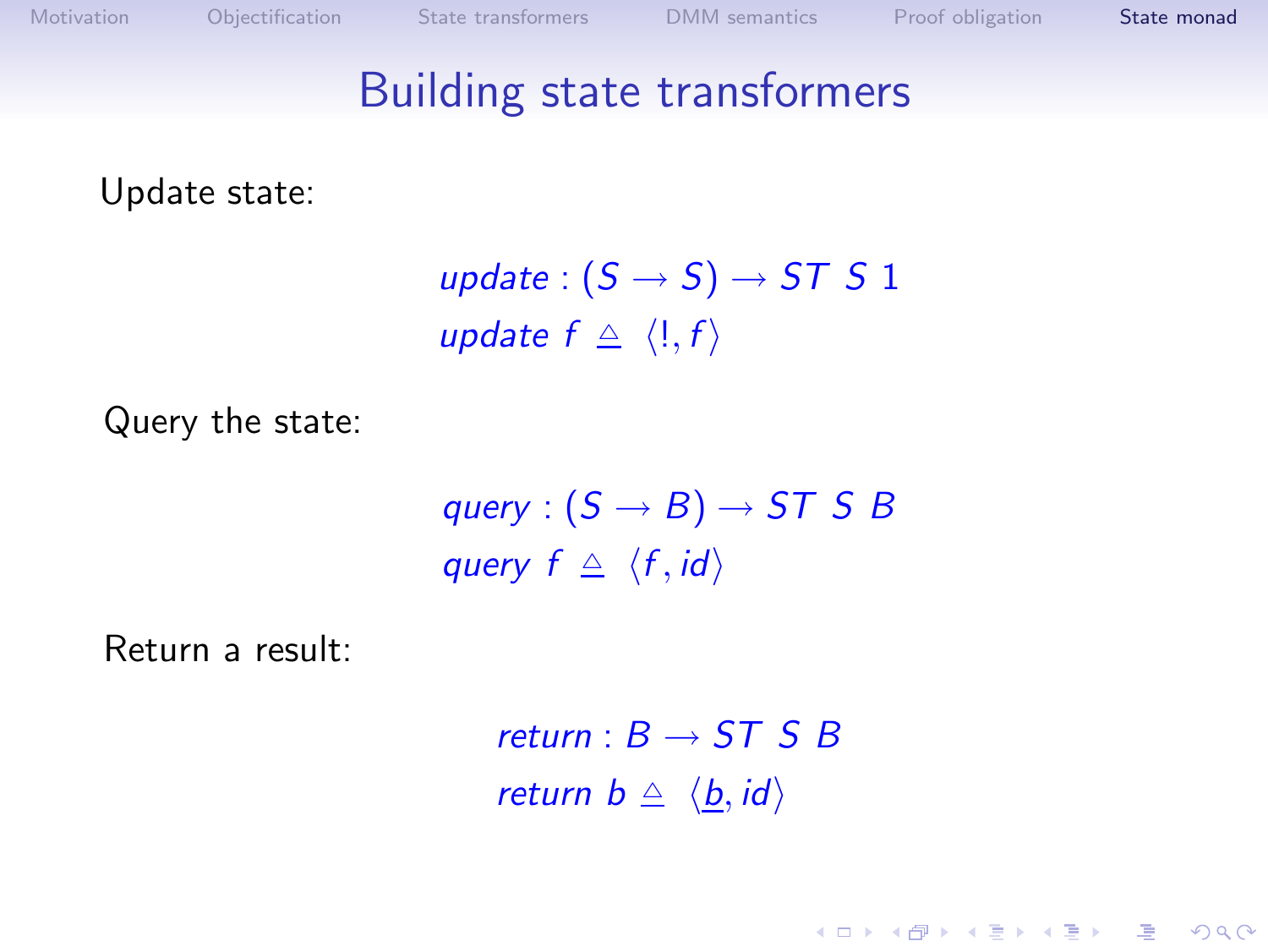#### Combining state transformers

Sequential composition:

seq : ST S A  $\rightarrow$  ST S B  $\rightarrow$  ST S B seq f  $g \triangleq$  do  $\{f; g\}$ 

"Update first" transformer:

updfst :  $(A \rightarrow S \rightarrow S) \rightarrow (A \rightarrow S \rightarrow B) \rightarrow A \rightarrow ST S B$ updfst g f a  $\triangle$  do {update(g a); query(f a)}

"Query first" transformer:

 $aryfst: (A \rightarrow S \rightarrow S) \rightarrow (A \rightarrow S \rightarrow B) \rightarrow A \rightarrow ST S B$ qryfst g f a  $\triangle$  do {b  $\leftarrow$  query(f a); update(g a); return b}

**YO A REAGE YOU ARE A REAGE YOU**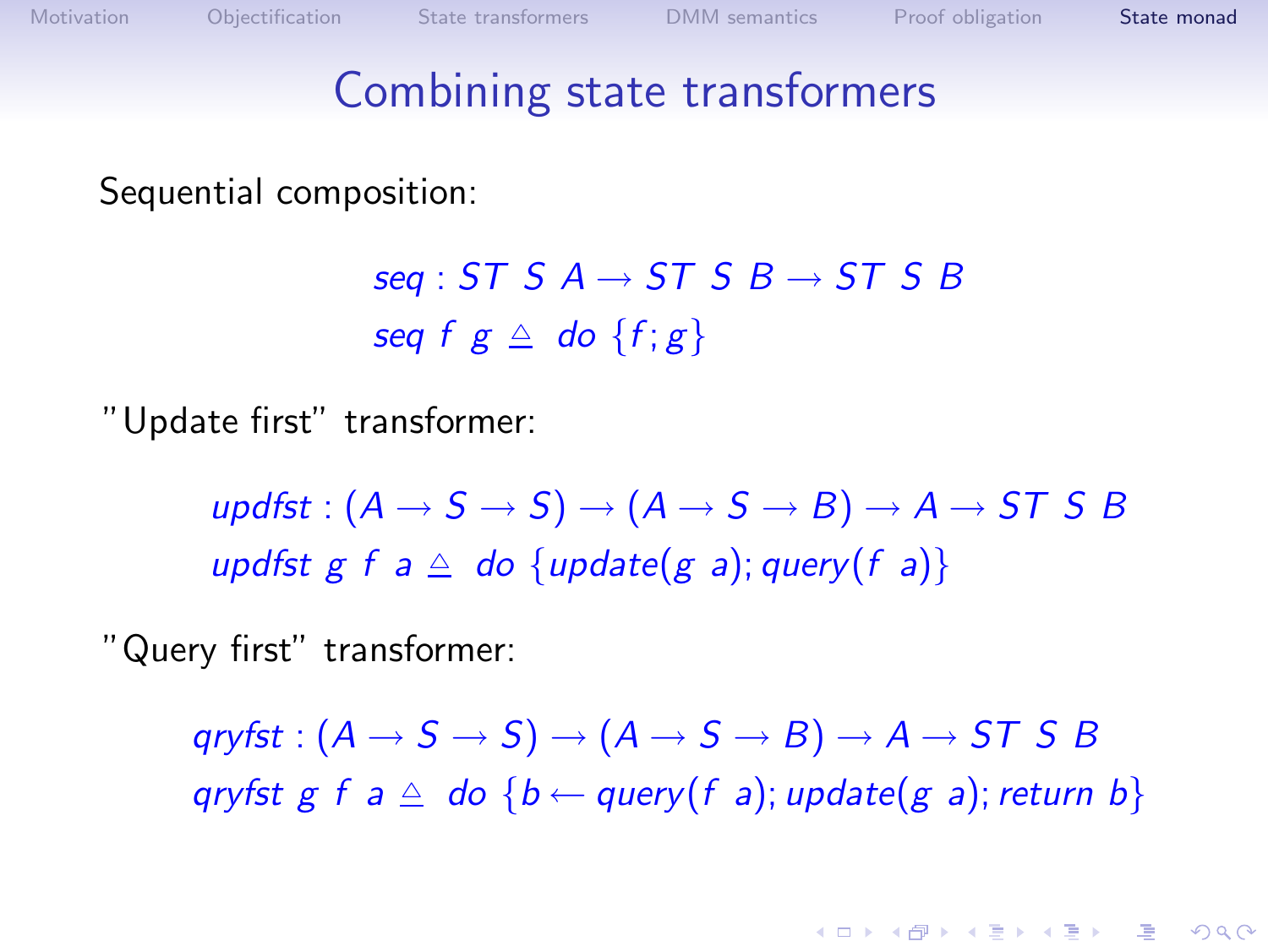**YO A REAR OF YOUR** 

# Animating state transformers

Running:

$$
run: ST \, S \, A \rightarrow S \rightarrow (A \times S)
$$
\n
$$
run \, g \, s \triangleq g \, s
$$

Example: given  $POP \triangle$  gryfst head tail, by running POP over state  $[1, 2, 3]$  one obtains

$$
run \; POP \; [1,2,3] \quad = \quad (1, [2,3])
$$

This reactive behaviour can only be animated for DMMs. Nondeterminism requires explicit use of test suites guided by post-conditions.